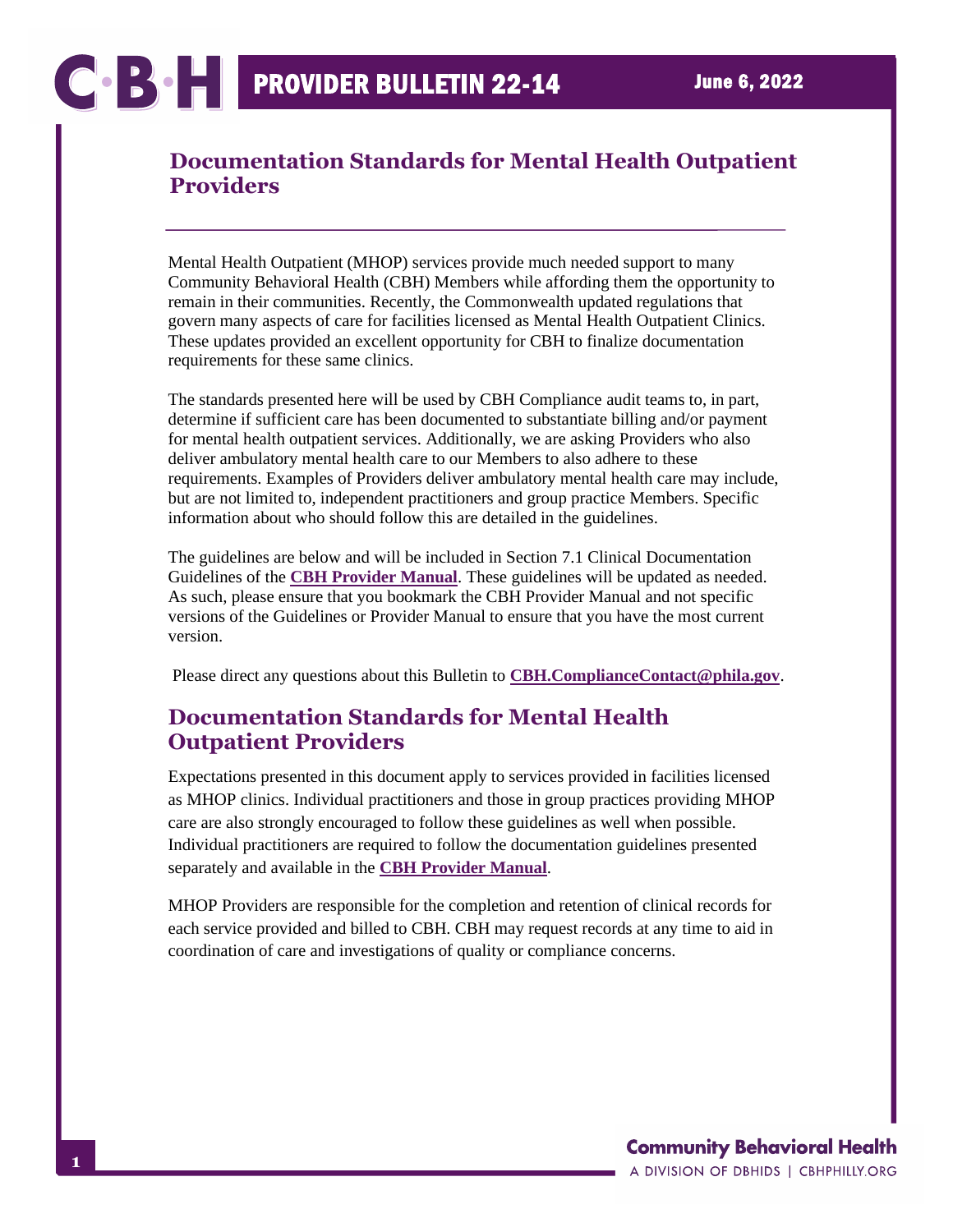### General Record Maintenance

- $\rightarrow$  Final and complete clinical notes must be entered into the clinical record within seven days of the date of service or prior to the submission of claims for payment for the service, whichever occurs first.
- Record should be in its original form, including signature.
- Records should be organized in a way that allows for ease of location and referencing.
- $\rightarrow$  Records should be sequential, and date ordered.
- $\rightarrow$  All entries within the record must be legible (including signature).
- Records should be typed, written, or printed only in ink.
- Every page in the record must have some form of identification of the person receiving services.
- Records should not include names of other individuals.
- Records should be individualized to meet the needs of each person receiving services.
- ◆ Correcting errors: correction tape/fluid, scribble over, etc. should not be used. If there is an error, draw a single line through the error and initial and date the change, then enter correct material. (Note: only original authors may make corrections).
- Records should only contain universal and county-designated acronyms and abbreviations.
- Signatures must include the date signed and those dates may not be pre-printed for paper-based records. The signature must reflect the date the note was signed.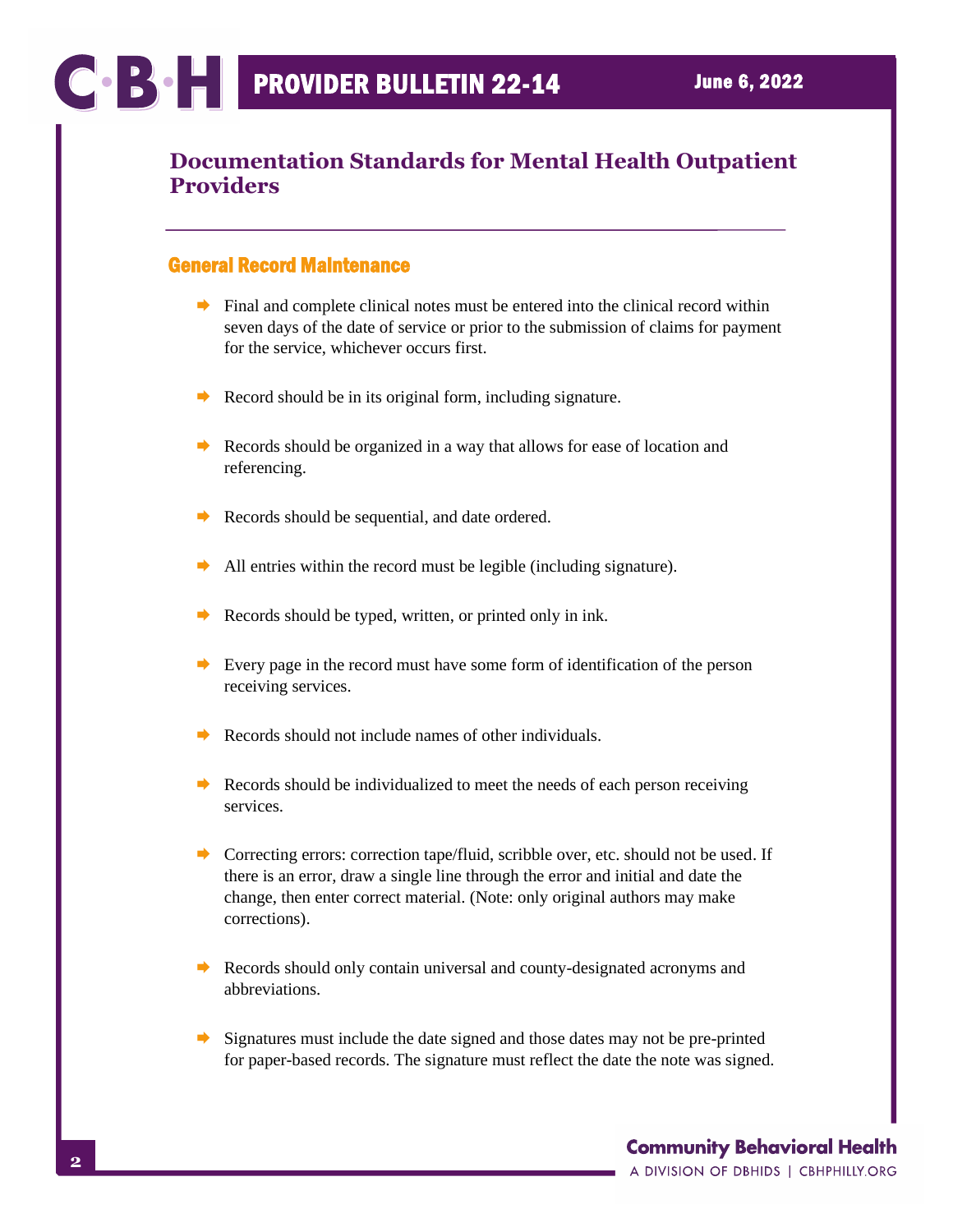### Storage, Retention, and Destruction of Records

#### *Storage*

Clinical records contain Protected Health Information (PHI) covered by both state and federal laws. Providers are required to protect the record against loss, defacement, tampering, or use of unauthorized persons.

Clinical records should be "double locked" for storage (e.g., records placed in a locked filing cabinet within a locked office.) Practitioners should have a safe and confidential filing system and retrieval system for access, accountability, and tracking.

Electronic records should be created and maintained in a way that is designed to protect their security, integrity, confidentiality, and appropriate access. Electronic records should be stored in a password-protected computer located within a locked room. Electronic records should also comply with applicable legal and ethical requirements.

### *Retention/Destruction*

Full records should be retained for seven years after the last date of service delivery for adults and until one year after a minor reaches the age of majority, even if this requires the record to be retained longer than seven years. (49 Pa. Code § 16.95). Records should be retained beyond seven years if an audit involving those records is pending, until the audit findings are resolved and completed.

Records should be destroyed in a manner to preserve and assure confidentiality.

### Content of records

### *Progress Notes*

Progress notes are the evidence of services provided and relate to the individual's progress in treatment. Progress notes are to be completed within seven days of the date of service or prior to the submission of claims, whichever occurs first. Missed appointments should also be documented within the clinical chart but may not be billed. Progress notes should be written in a standardized format (e.g. - DAP, SOAP, BIRP) and should include the following:

 $\rightarrow$  The date with start and end clock times of the service, including AM/PM designation or using military time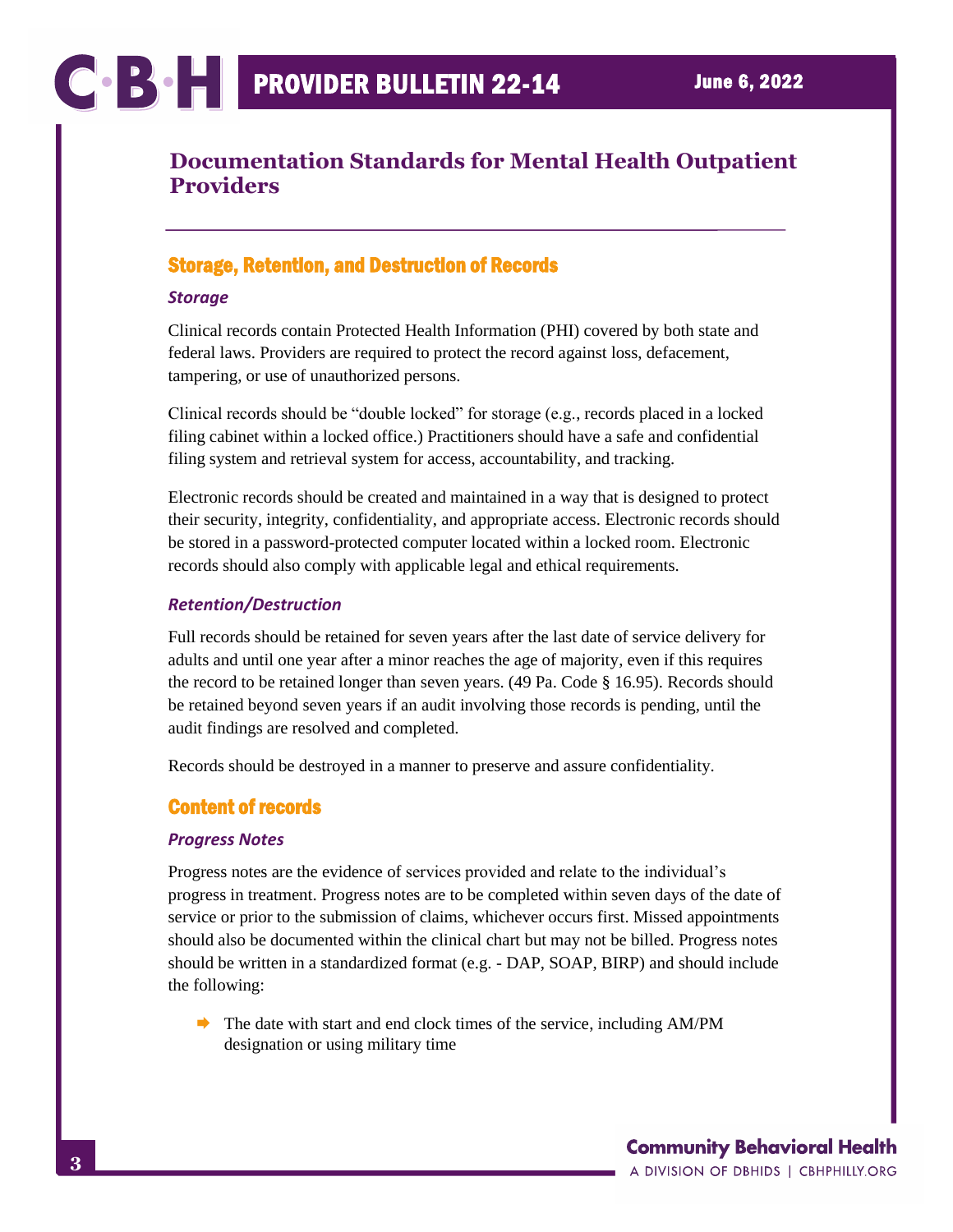- Type of service rendered
- $\rightarrow$  Assessment of the individual's current clinical presentation
- Interventions utilized by a practitioner and the individual's response to said intervention
- Treatment goals and the individual's progress towards each stated goal
- $\rightarrow$  Collateral information (with consent from the person receiving a service or services)
- Unresolved issues from previous contacts
- $\rightarrow$  Plans, next steps, and/or clinical decisions
- $\rightarrow$  Signature of rendering practitioner

### *Treatment Planning*

Providers can find specific requirements for treatment plans, including required participants/signatures, timeframes for initial and plan updates, and regulatory basis in the Treatment Planning Guide and in the CBH Provider Manual. We encourage all individuals providing care to the Member to participate in the planning session and note their participation by signing treatment plans and/or updates.

While changes in MHOP settings may be incremental in nature, care should be given to ensure that treatment plans and updates are not duplicated across periods. Significant reuse of content in treatment plans may result in compliance action.

#### *Continuing Support Plans*

The continuing support process (previously referred to as the discharge planning process) should be initiated at the time an individual begins treatment. A timeline for transitioning out of care should be discussed regularly. Individuals should be discharged from care consistent with agency policy. Discharge documentation should include, at minimum, the following: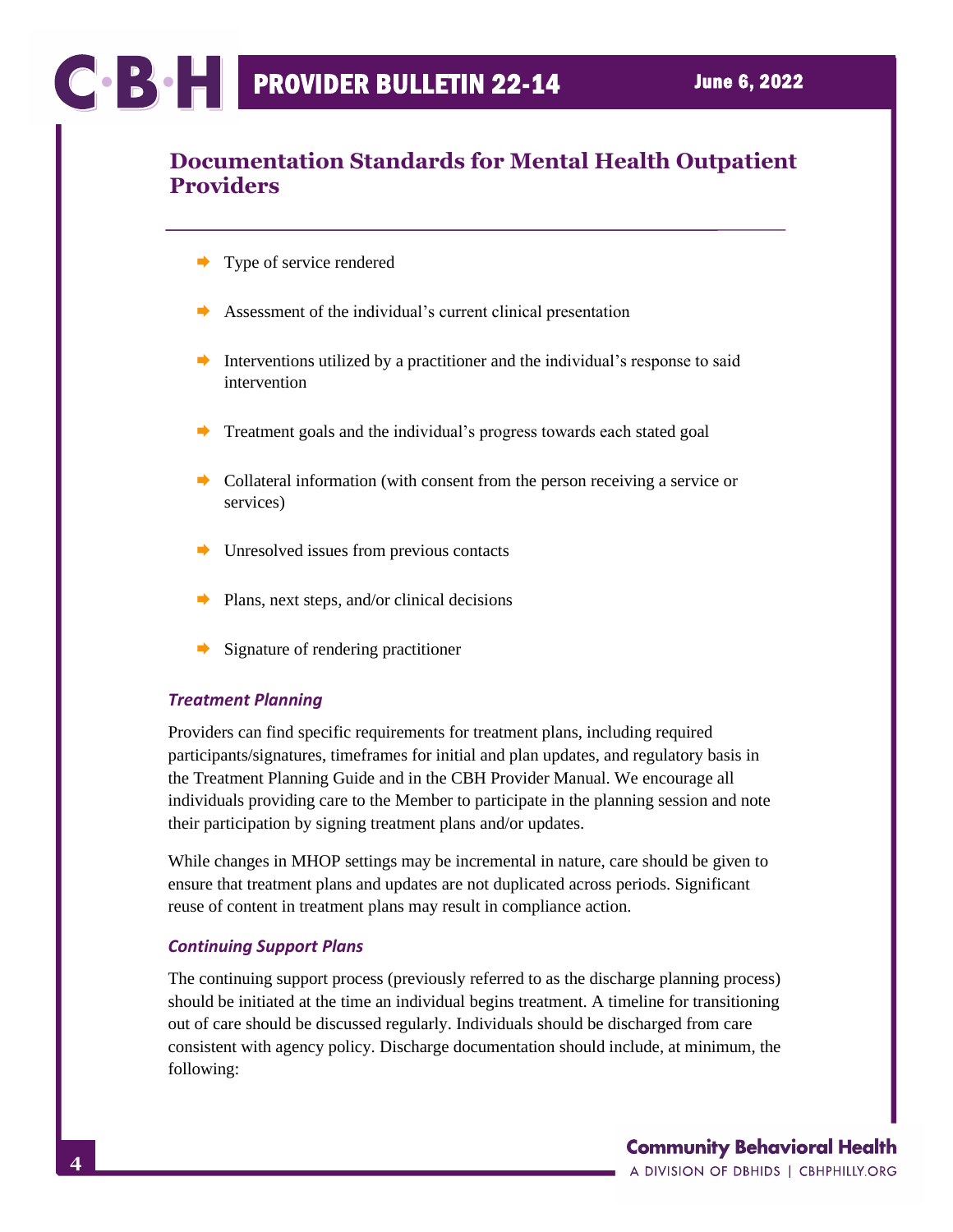- Type of discharge (e.g., successful completion of treatment, transfer, AMA)
- $\rightarrow$  Name of next level of care Provider with date and time of appointment (if applicable)
- Supports needed (e.g., housing, case management, educational)
- $\rightarrow$  Medications with dosages and date/time of next medication appointment (if applicable)
- Individualized crisis/safety plan (triggers, warning signs, coping strategies)
- Signature of the person receiving service AND clinician (in general if over age 14)
- Signature of the parent/guardian AND clinician (in general if under age 14)

Please note: a signature of the individual receiving service and/or parent/guardian is not required for unplanned discharges.

### SPECIAL MHOP CONSIDERATIONS

Providers are reminded that there is no CBH requirement that 'therapy' services are needed to receive medication management services. In fact, for many individuals for whom medications management has helped afford stability, medication management sessions alone may be clinically indicated.

MHOP Providers treating Members with medication management‐only services are reminded that Medicaid regulations § 1153.42. Ongoing responsibilities of Providers require treatment plans for Members receiving these services.

Some Providers have advised Members that they must receive both individual and group therapies to participate in outpatient mental health services. This is not a CBH or Medicaid requirement.

Some Providers are conducting annual Comprehensive Biopsychosocial Evaluations or Re‐ Evaluations or psychiatric evaluations, listing a reason for the evaluation as "Annual